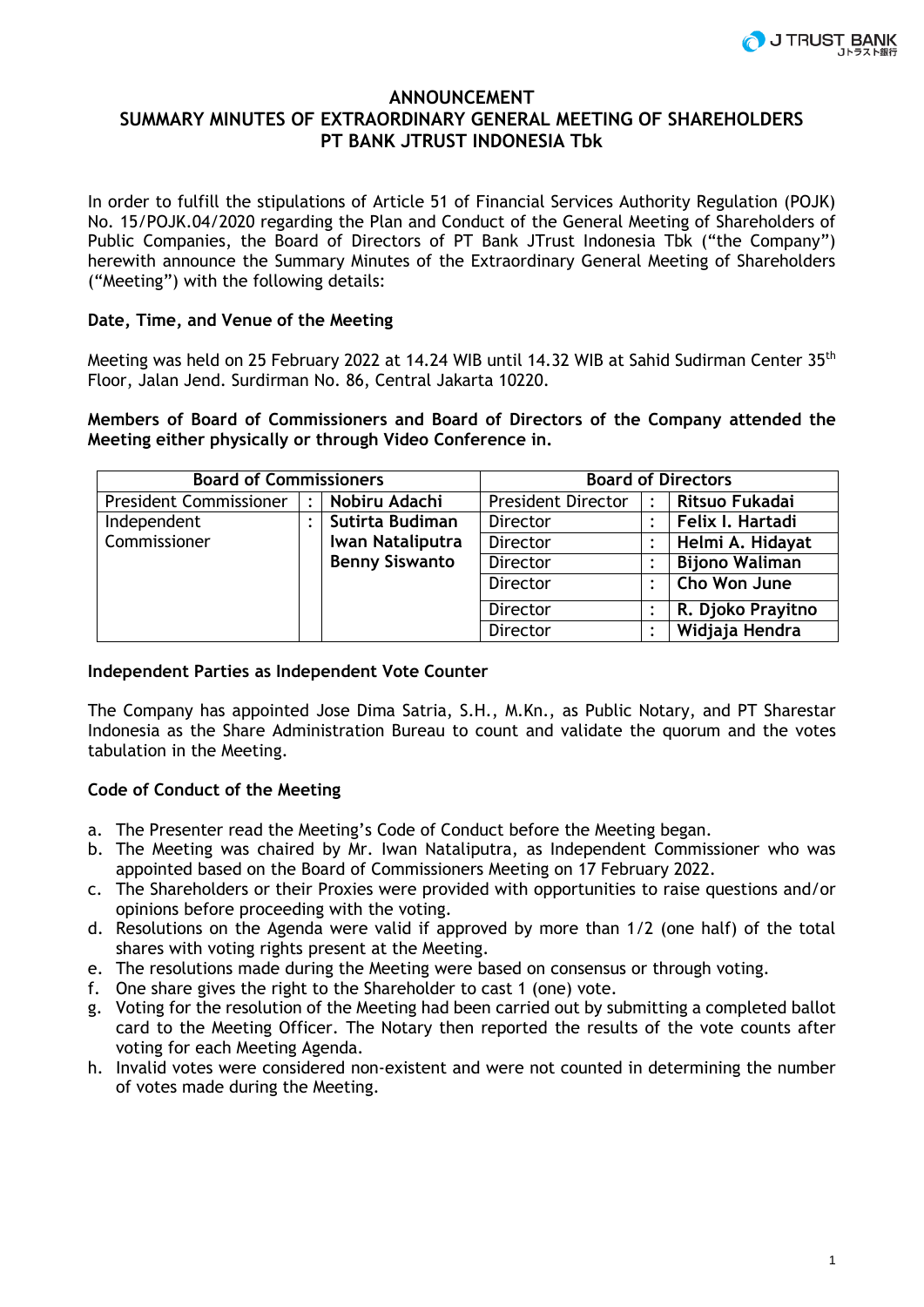

# **Number of Shares with Valid Voting Rights Attended at the Meeting**

The Shareholders or their Proxies who attended represent a total of 13,857,970,310 shares or equivalent to 97.989% of the total shares with valid voting rights issued by the Company. Therefore, the Meeting has fulfilled the quorum so that valid and binding resolutions can be made.

## **Details of Meeting Agenda Resolution**

| Meeting Agenda                                                                           | Change in the composition of Management.                                                                                                                                                                                                                                                                                                                                                                                                                                                                                                                                                                                                                                                                                                                                                                  |                                                                                                                                                                                                                                                                                                                                                                                                                                                                 |                                                                                                                                |  |  |  |
|------------------------------------------------------------------------------------------|-----------------------------------------------------------------------------------------------------------------------------------------------------------------------------------------------------------------------------------------------------------------------------------------------------------------------------------------------------------------------------------------------------------------------------------------------------------------------------------------------------------------------------------------------------------------------------------------------------------------------------------------------------------------------------------------------------------------------------------------------------------------------------------------------------------|-----------------------------------------------------------------------------------------------------------------------------------------------------------------------------------------------------------------------------------------------------------------------------------------------------------------------------------------------------------------------------------------------------------------------------------------------------------------|--------------------------------------------------------------------------------------------------------------------------------|--|--|--|
| The Number of Shareholders or<br>their Proxies Raise Questions<br>and/or Convey Opinions | No questions was put forward or opinions given;                                                                                                                                                                                                                                                                                                                                                                                                                                                                                                                                                                                                                                                                                                                                                           |                                                                                                                                                                                                                                                                                                                                                                                                                                                                 |                                                                                                                                |  |  |  |
|                                                                                          | Agree                                                                                                                                                                                                                                                                                                                                                                                                                                                                                                                                                                                                                                                                                                                                                                                                     | Abstain                                                                                                                                                                                                                                                                                                                                                                                                                                                         | <b>Disagree</b>                                                                                                                |  |  |  |
| <b>Voting Result</b>                                                                     | 13,857,970,310<br>shares<br>or 100% of total shares<br>with valid voting rights<br>present at the Meeting                                                                                                                                                                                                                                                                                                                                                                                                                                                                                                                                                                                                                                                                                                 | None                                                                                                                                                                                                                                                                                                                                                                                                                                                            | None                                                                                                                           |  |  |  |
| Resolution of the Meeting                                                                | Approved the resignation of Mr. Sutirta Budiman as the<br>1.<br>Independent Commissioner of the Company effective as of the<br>closing of the Meeting. The Company would like to thank Mr.<br>Sutirta Budiman for his contributions during his tenure with<br>the Company and wish him continued success.<br>2. Provide discharge and release of responsibilities (acquit et<br>decharge) to Mr. Sutirta Budiman for the supervisory actions<br>that have been carried out to the extent that these actions<br>are reflected in the Annual Report and Financial Statements<br>of the Company which will be approved and ratified at the<br>Annual General Meeting of Shareholders of the Company and<br>is not a criminal act that is detrimental to the Company and<br>the following conditions are met: |                                                                                                                                                                                                                                                                                                                                                                                                                                                                 |                                                                                                                                |  |  |  |
|                                                                                          |                                                                                                                                                                                                                                                                                                                                                                                                                                                                                                                                                                                                                                                                                                                                                                                                           |                                                                                                                                                                                                                                                                                                                                                                                                                                                                 |                                                                                                                                |  |  |  |
|                                                                                          |                                                                                                                                                                                                                                                                                                                                                                                                                                                                                                                                                                                                                                                                                                                                                                                                           | a. Had carried out oversight and provided advices as a<br>member of the Board of Commissioners to the Board of<br>Directors for the benefit of the Company in good faith,<br>with prudence and in accordance with the aims and<br>objectives of the Company.<br>b. There is no violations of the Company's SOPs or applicable<br>laws and regulations.<br>c. The Company's losses are not due to mistakes or<br>negligence (if there is a loss to the Company). |                                                                                                                                |  |  |  |
|                                                                                          |                                                                                                                                                                                                                                                                                                                                                                                                                                                                                                                                                                                                                                                                                                                                                                                                           |                                                                                                                                                                                                                                                                                                                                                                                                                                                                 | 3. Therefore, composition of Board of Commissioners and Board<br>of Directors as of the closing of this Meeting is as follows: |  |  |  |
|                                                                                          | <b>BOARD OF COMMISSIONERS:</b><br><b>President Commissioner</b><br>Komisaris<br>Komisaris Independen<br>Komisaris Independen                                                                                                                                                                                                                                                                                                                                                                                                                                                                                                                                                                                                                                                                              |                                                                                                                                                                                                                                                                                                                                                                                                                                                                 | : Nobiru Adachi<br>: Nobuiku Chiba<br>: Iwan Nataliputra<br><b>Benny Siswanto</b>                                              |  |  |  |
|                                                                                          |                                                                                                                                                                                                                                                                                                                                                                                                                                                                                                                                                                                                                                                                                                                                                                                                           |                                                                                                                                                                                                                                                                                                                                                                                                                                                                 |                                                                                                                                |  |  |  |